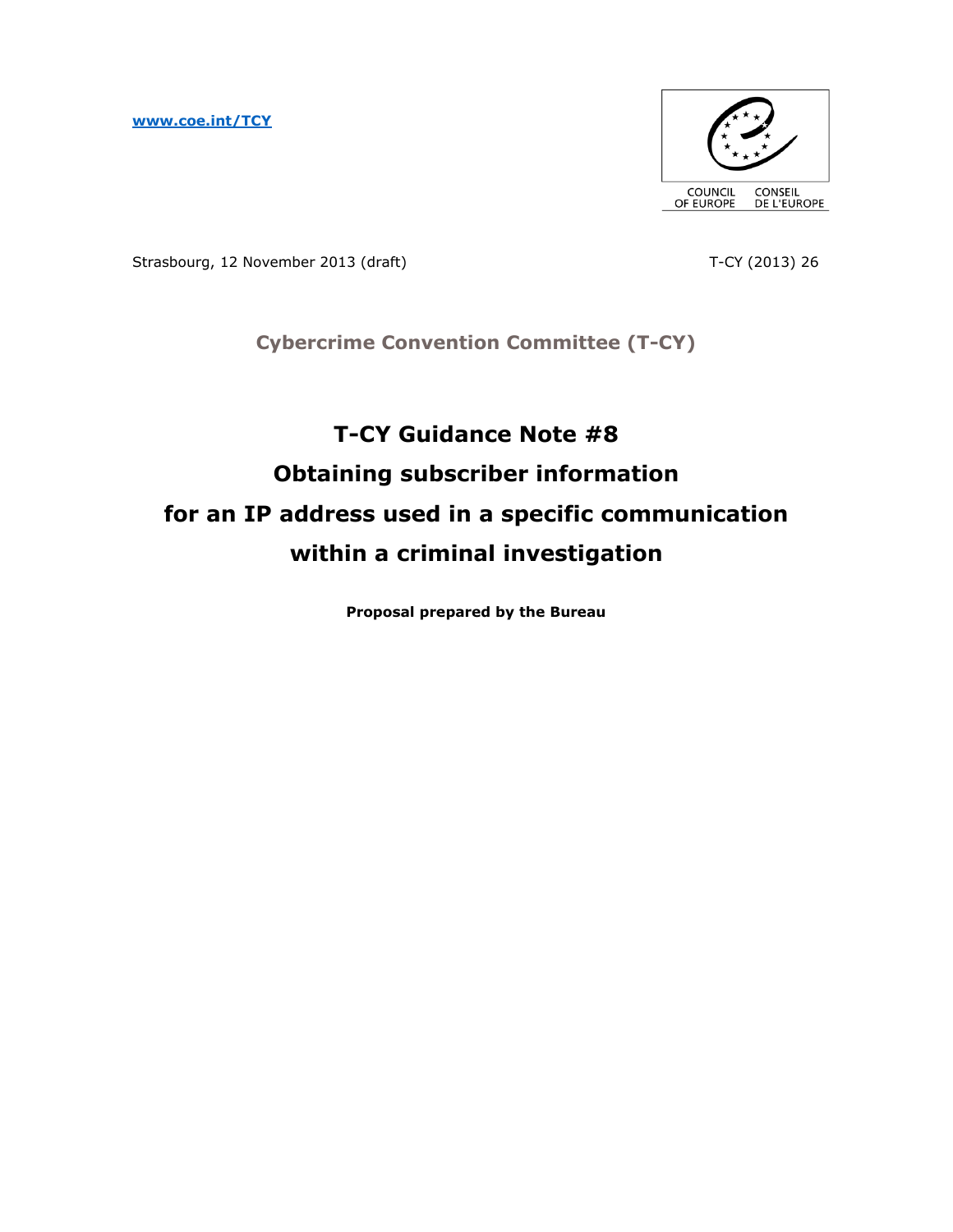## **Contact**

| Alexander Seger                                     | Tel |
|-----------------------------------------------------|-----|
| Secretary Cybercrime Convention Committee           | Fax |
| Head of Data Protection and Cybercrime Division     | Ema |
| Directorate General of Human Rights and Rule of Law |     |
| Council of Europe, Strasbourg, France               |     |

| Tel   | $+33-3-9021-4506$       |
|-------|-------------------------|
| Fax   | $+33-3-9021-5650$       |
| Email | alexander.seger@coe.int |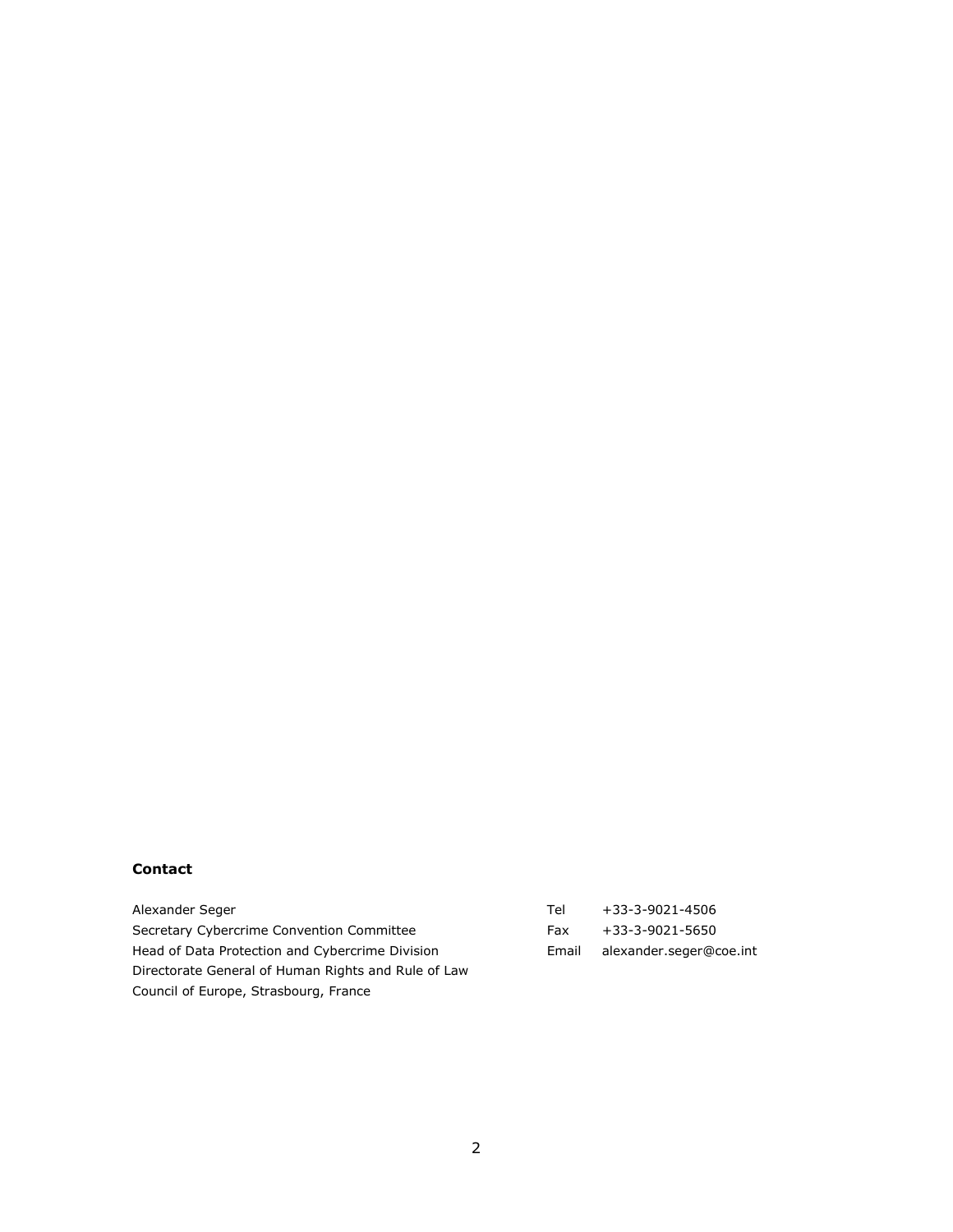## **1 Introduction**

The Cybercrime Convention Committee (T-CY) at its  $8<sup>th</sup>$  Plenary (December 2012) decided to issue Guidance Notes aimed at facilitating the effective use and implementation of the Budapest Convention on Cybercrime, also in the light of legal, policy and technological developments.<sup>1</sup>

Guidance Notes represent the common understanding of the Parties to this treaty regarding the use of the Convention.

The present Note addresses the question of the obtaining subscriber information related to an IP address used in a specific communication within a criminal investigation. Reference is made to article 18 of the Convention on production orders, especially the provisions of article 18, para 1, under b, as well as article 18, para 3.

Within criminal investigations and proceedings regarding cybercrime, it is commonly necessary to obtain information from ISPs, regarding:

- the identification of the customer who has used a known IP address at a specific time; or
- the identification of the IP address used by a customer of an ISP whose identity is already known.

The information sought is comparable to the information needed to identify the owner of a telephone number in a criminal investigation. It is to identify the person who used a known IP address at a particular days and time, or to identify the IP addressed used by a known person.

Obtaining such subscriber information is different from obtaining information related to ongoing communications ("real time"), which is not covered by Article 18 of the Budapest Convention, but would be within the scope of Article 20 or Article 21.

It is also different from traffic data to determine communications by a suspect over a certain period of time or multiple communications established by a suspect or the route of a communication for which stricter safeguards and conditions may apply.

The legal conditions to obtain subscriber information depend on domestic laws which establish different solutions.

In some Parties, IP-related subscriber information can be obtained in any type of investigation and on the initiative of the police.

Other Parties treat subscriber information related to an IP address in the same way as traffic data. In some, law enforcement authorities can obtain traffic data in relation to serious crime and following a court order only. Such solutions impede domestic investigations and may prevent Parties to meet their obligations under the Convention on Cybercrime also with respect to international cooperation. A large share of requests for international cooperation is related to subscriber information.

ı

 $1$  See the mandate of the T-CY (Article 46 Budapest Convention).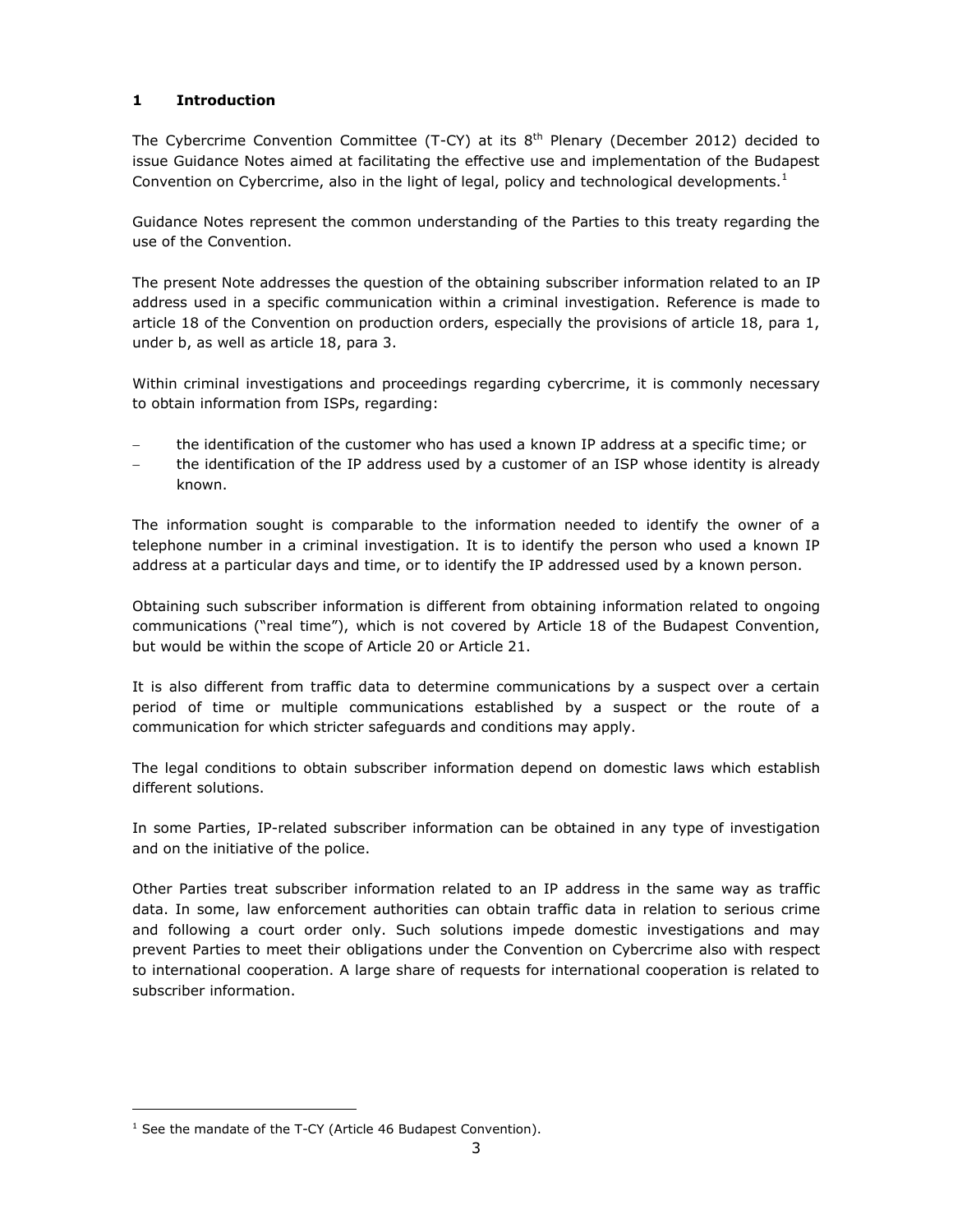## **2 The approach of the Budapest Convention on Cybercrime (ETS 185)**

The Convention does not define or give a particular status to an IP address. Moreover, the Convention does not state expressly whether and in which situations an IP address is or is not traffic data.

The definition of traffic data in Article 1.d of the Convention is very broad, covering "any computer data relating to a communication by means of a computer system, generated by a computer system (...) indicating the communication's origin, destination, route, time, date, size, duration, or type of underlying service". In this sense, an IP address used in a specific communication could be considered traffic data.

However, Article 18.3 offers clarification that an IP address used in a specific communication is indeed to be considered subscriber information.

According to that provision:

ı

- 3 For the purpose of this article, the term "subscriber information" means any information contained in the form of computer data or any other form that is held by a service provider, relating to subscribers of its services other than traffic or content data and by which can be established:
	- a the type of communication service used, the technical provisions taken thereto and the period of service;
	- b the subscriber's identity, postal or geographic address, telephone and other access number, billing and payment information, available on the basis of the service agreement or arrangement;
	- c any other information on the site of the installation of communication equipment, available on the basis of the service agreement or arrangement.

Even if the term "IP address" is not used explicitly, the term "access number" (Article 18.3.b) precisely refers to an IP address.

The Explanatory Report of the Convention<sup>2</sup> notes that this provision refers to all technical measures that enable the subscriber to enjoy a communication service. Thus, the provision includes all technical numbers or addresses (telephone number, web site address or domain name, email address, etc.). In paragraph 180, the Explanatory Report adds that subscriber information "also means any information, other than traffic data or content data, by which it can be established the user's identity, postal or geographic address, telephone and other access number". And it concludes (paragraph 182) that "for example, on the basis of the provision of a particular name (...) a particular associated telephone number or private email address may be requested. On the basis of a particular telephone number or email address, the name and address of the subscriber concerned may be ordered".

<sup>&</sup>lt;sup>2</sup> See Paragraph 179 - http://conventions.coe.int/Treaty/en/Reports/Html/185.htm.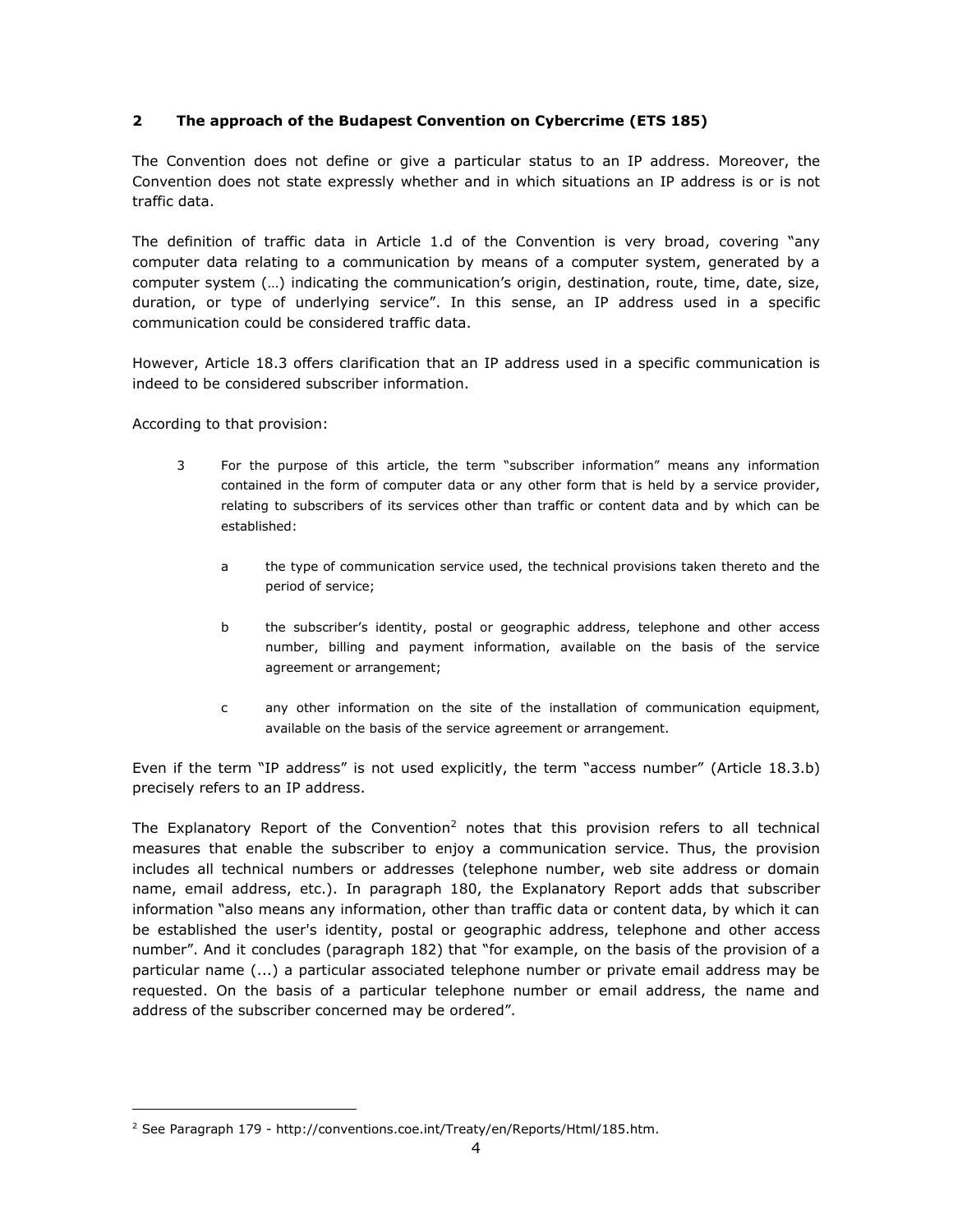In this context, it is irrelevant whether the IP address is a fixed address, assigned permanently to a single user, or a dynamic address, successively assigned to multiple users. Each of them represents an "access number".

## **3 T-CY statement**

The T-CY considers that

- Subscriber information (as defined in Article 18.3) is different from traffic data (as defined in Article 1.d Budapest Convention) and that different rules may apply regarding accessing subscriber information;
- The IP address used in a specific communication is considered subscriber information.

\_\_\_\_\_\_\_\_\_\_\_\_\_\_\_\_\_\_\_\_\_\_\_\_\_\_\_\_\_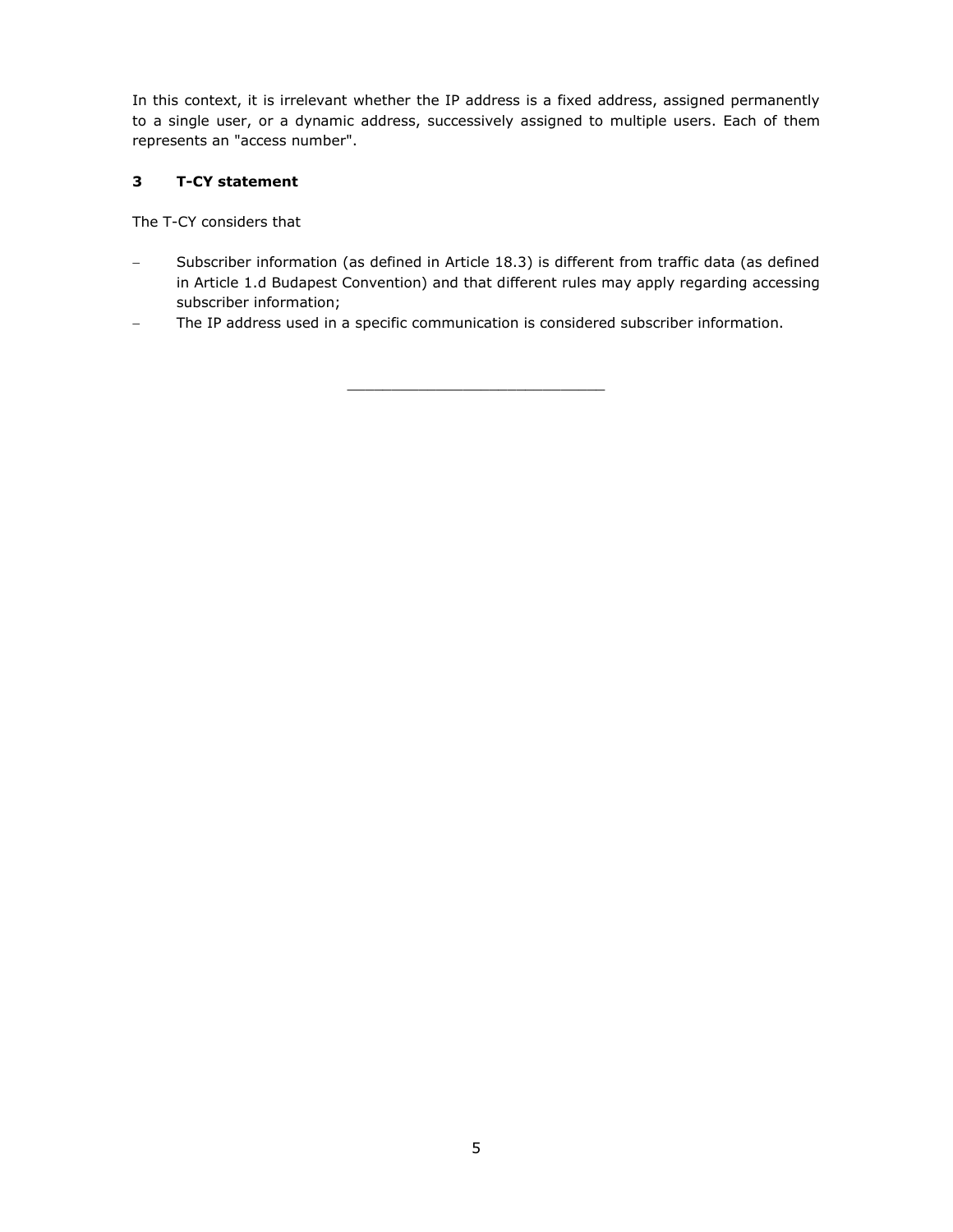#### **4 Appendix: Extracts of the Budapest Convention**

#### **Article 1 ² Definitions**

For the purposes of this Convention:

- a "computer system" means any device or a group of interconnected or related devices, one or more of which, pursuant to a program, performs automatic processing of data;
- b "computer data" means any representation of facts, information or concepts in a form suitable for processing in a computer system, including a program suitable to cause a computer system to perform a function*;*
- c "service provider" means:
	- i any public or private entity that provides to users of its service the ability to communicate by means of a computer system, and
	- ii any other entity that processes or stores computer data on behalf of such communication service or users of such service;
- d "traffic data" means any computer data relating to a communication by means of a computer system, generated by a computer system that formed a part in the chain of communication, indicating the communication's origin, destination, route, time, date, size, duration, or type of underlying service.

## **Article 18 ² Production order**

- 1 Each Party shall adopt such legislative and other measures as may be necessary to empower its competent authorities to order:
	- a a person in its territory to submit specified computer data in that person's possession or control, which is stored in a computer system or a computer-data storage medium; and
	- b a service provider offering its services in the territory of the Party to submit subscriber information relating to such services in that service provider's possession or control.
- 2 The powers and procedures referred to in this article shall be subject to Articles 14 and 15.
- 3 For the purpose of this article, the term "subscriber information" means any information contained in the form of computer data or any other form that is held by a service provider, relating to subscribers of its services other than traffic or content data and by which can be established:
	- a the type of communication service used, the technical provisions taken thereto and the period of service;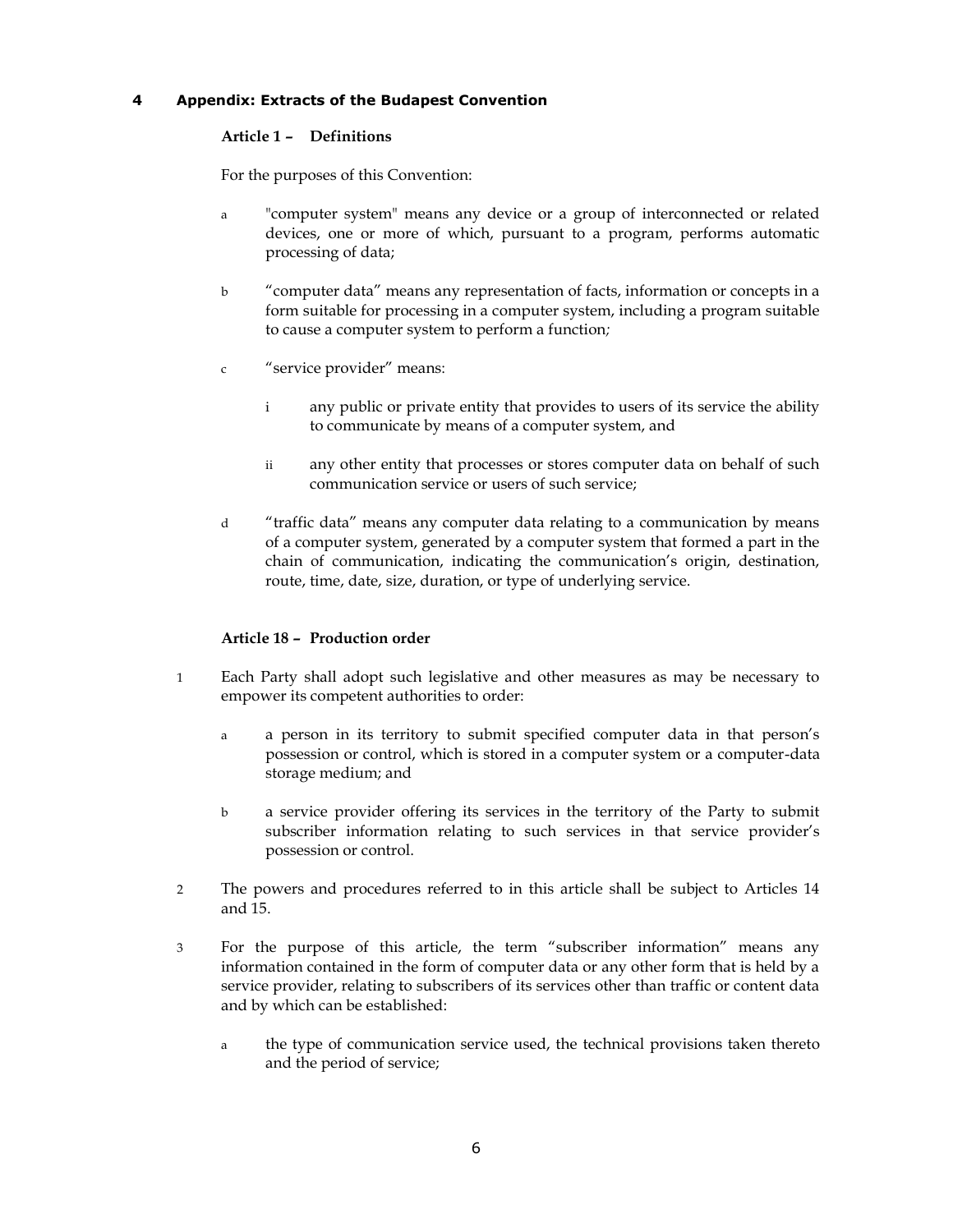- b the subscriber's identity, postal or geographic address, telephone and other access number, billing and payment information, available on the basis of the service agreement or arrangement;
- c any other information on the site of the installation of communication equipment, available on the basis of the service agreement or arrangement.

#### **Explanatory Report - Extracts**

177. "Subscriber information" is defined in paragraph 3. In principle, it refers to any information held by the administration of a service provider relating to a subscriber to its services. Subscriber information may be contained in the form of computer data or any other form, such as paper records. As subscriber information includes forms of data other than just computer data, a special provision has been included in the article to address this type of information. "Subscriber" is intended to include a broad range of service provider clients, from persons holding paid subscriptions, to those paying on a per-use basis, to those receiving free services. It also includes information concerning persons entitled to use the subscriber's account.

178. In the course of a criminal investigation, subscriber information may be needed primarily in two specific situations. First, subscriber information is needed to identify which services and related technical measures have been used or are being used by a subscriber, such as the type of telephone service used (e.g., mobile), type of other associated services used (e.g., call forwarding, voice-mail, etc.), telephone number or other technical address (e.g., e-mail address). Second, when a technical address is known, subscriber information is needed in order to assist in establishing the identity of the person concerned. Other subscriber information, such as commercial information about billing and payment records of the subscriber may also be relevant to criminal investigations, especially where the crime under investigation involves computer fraud or other economic crimes.

179. Therefore, subscriber information includes various types of information about the use of a service and the user of that service. With respect to the use of the service, the term means any information, other than traffic or content data, by which can be established the type of communication service used, the technical provisions related thereto, and the period of time during which the person subscribed to the service. The term 'technical provisions' includes all measures taken to enable a subscriber to enjoy the communication service offered. Such provisions include the reservation of a technical number or address (telephone number, web site address or domain name, e-mail address, etc.), as well as the provision and registration of communication equipment used by the subscriber, such as telephone devices, call centers or LANs (local area networks).

180. Subscriber information is not limited to information directly related to the use of the communication service. It also means any information, other than traffic data or content data, by which can be established the user's identity, postal or geographic address, telephone and other access number, and billing and payment information, which is available on the basis of the service agreement or arrangement between the subscriber and the service provider. It also means any other information, other than traffic data or content data, concerning the site or location where the communication equipment is installed, which is available on the basis of the service agreement or arrangement. This latter information may only be relevant in practical terms where the equipment is not portable, but knowledge as to the portability or purported location of the equipment (on the basis of the information provided according to the service agreement or arrangement) can be instrumental to an investigation.

181. However, this article should not be understood as to impose an obligation on service providers to keep records of their subscribers, nor would it require service providers to ensure the correctness of such information. Thus, a service provider is not obliged to register identity information of users of so-called